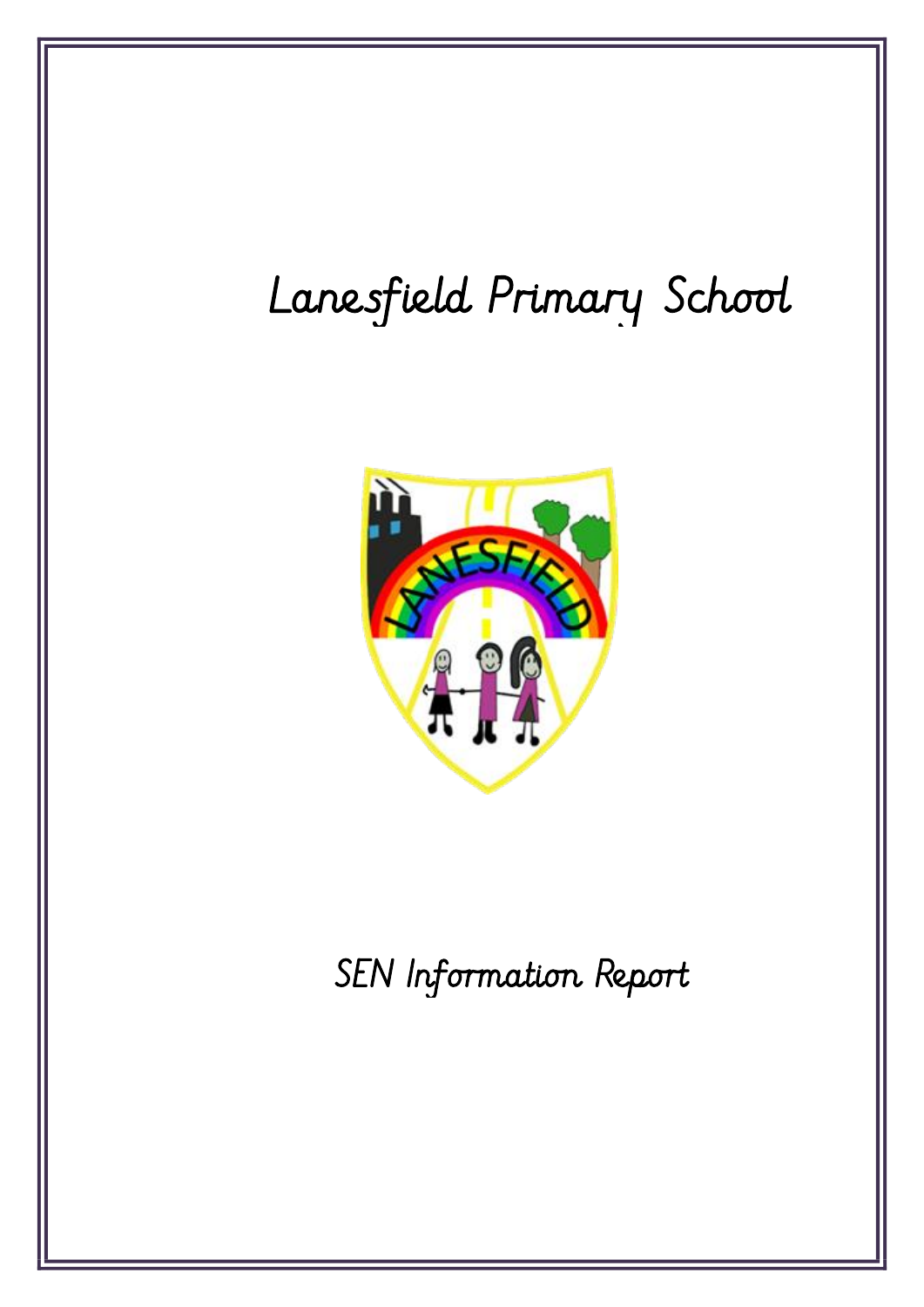## **Lanesfield Special Educational Need Information Report.**

## **In July 2014, the Department for Education (DfE) issued the special educational needs and disability (SEND) Code of Practice 2014. The new Code came into force on 1 September 2014.**

Chapter 4 of the Code explains that LAs must publish a local offer, setting out in one place information about provision they expect to be available for children and young people in their area who have SEND, including those who do not have EHC plans.

Chapter 6 of the code outlines that schools much produce a report about how provision is made for pupils with SEN – SEN information report.

#### **What is the School SEN information Report?**

Schools have additional duties under the Special Educational Needs and Disability Regulations 2014. Schools **must** publish more detailed information about their arrangements for identifying, assessing and making provision for pupils with SEN – the **SEN information Report**.

The information report includes information about the arrangements for the admission of disabled pupils, the steps taken to prevent disabled pupils from being treated less favourably than other pupils, the facilities provided to assist access for disabled pupils and the schools' accessibility plans. The school-specific information relates to the schools' arrangements for providing a graduated response to children's SEN. Our report elaborates on the information provided in the Wolverhampton authority's Local Offer.

#### **The School Admissions Policy**

- The published admission number (PAN) for every year group in Lanesfield primary is 45 for all years from reception through to year 6. This means we are a 1 and a half form entry.
- Nursery admittance is 45 in total across morning and afternoon sessions, with up to 10 children accessing 30 hours full time provision.
- This is the maximum number of pupils that the admission authority will allow us to admit each year.
- The expected number of pupils on roll at the school is 359 and the school's age range is 3 – 11 years old. However, due to a bulge class in current year 5 admission numbers will be 374 until 2022 when current bulge class will leave and PAN will return to 359.
- The oversubscription criteria will be applied, if the admission authority receives more applications than there are places in our school for any particular year group.

#### **Current criteria includes:**

1. Special Educational Needs - A child with a statement of Special Educational Needs which specifies the school concerned in part 4 of the statement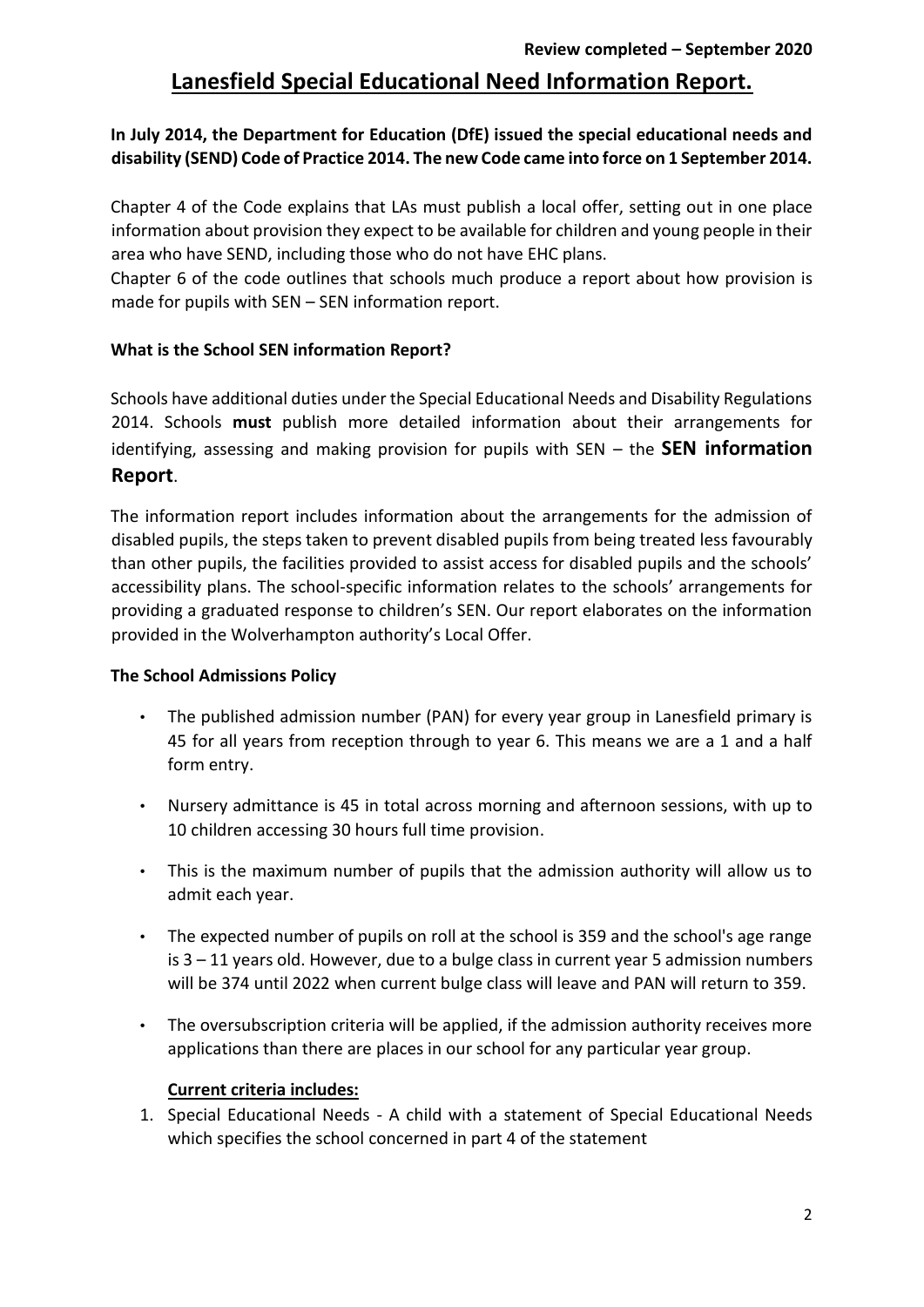- 2. Children Looked After (as defined by section 22 of the Children Act 1989) A child who is in the care of a local authority or provided with accommodation by that authority
- 3. Medical/ Social Whether there are specific medical or social circumstances that can be met only by the child's attendance at the preferred school Please note that only in very exceptional cases are places allocated in respect of child's/parent's medical/social grounds
- 4. Siblings Whether siblings attend the school (or associated Junior School) and will still be attending the school when the new child starts.
- 5. Religious Reasons To a child who has religious reasons for attending the preferred voluntary controlled school and for whom it can be demonstrated that s/he has strong church connections. These reasons will only be taken into consideration if the preferred school is the nearest Church of England (voluntary aided or voluntary controlled) school to the child's home address.
- 6. Distance How close the child lives to the school requested with those living closest to the main entrance to the school by a straight line measurement (as measured by the GIS software used by the authority for this purpose) gaining the highest priority.
- Admissions do hold a waiting list for Lanesfield.

Our governing board is required by **[section 324 of the Education Act 1996](http://www.legislation.gov.uk/ukpga/1996/56/section/324)** to admit to the school a child with a statement of special education needs that names the school. Under **[section 37 of the Children and Families Act 2014](http://www.legislation.gov.uk/ukpga/2014/6/section/37)** if Lanesfield is the school named in an Education, Health and Care Plan we will admit the child. This is not an oversubscription criterion. Lanesfield Primary will admit such children regardless of whether they have places available. Children with Statements of SEN/EHCPs are not admitted through the admissions arrangements and are placed in schools through the statement/EHCP process.

In line with the **[Equality Act 2010](http://www.legislation.gov.uk/ukpga/2010/15/contents)**[,](http://www.legislation.gov.uk/ukpga/2010/15/contents) children with disabilities are not treated less favourably than others in the admission process. Lanesfield school makes reasonable adjustments to prevent discrimination. Any complaint of discrimination in admission arrangements should be made to the independent admission appeal panel and not the First-Tier Tribunal.

At Lanesfield Primary School we empower children to achieve their best. Our aim is to develop each child in all aspects of their life-emotionally, physically, intellectually, spiritually and socially .This will enable them to fulfil their aspirations and goals.

So that children can do their best a multi layered approach needs to be taken and therefore quality teaching is vital.

For some children there are occasions when further additional support may be needed to help them achieve their targets and reach their full potential.

This is where support from the SEND team can be provided Special Education Needs and Disabilities Leader Sian Abley

## 1) **Assessment, Targets & Review**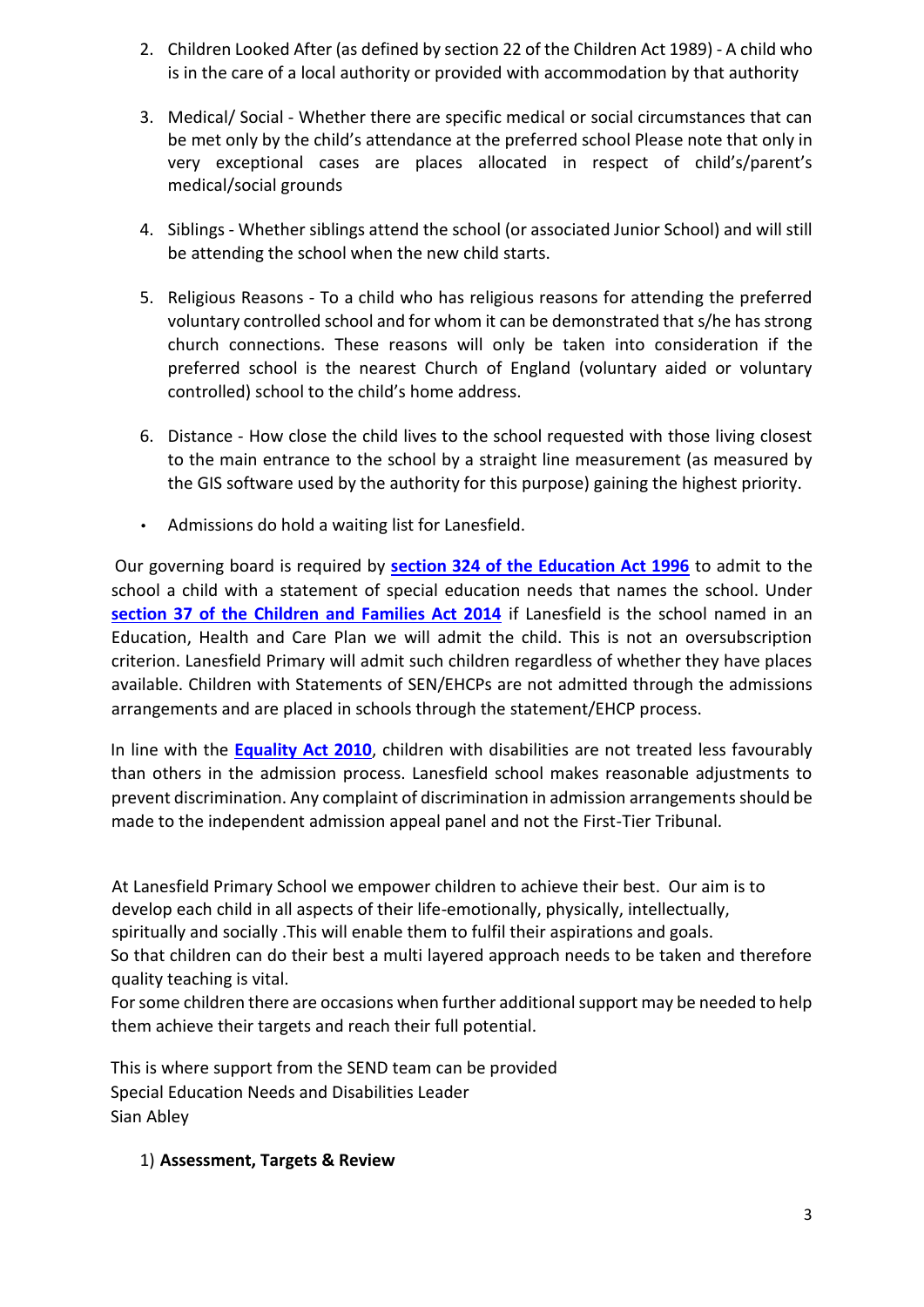How are children and young people's special educational needs identified?

All children prior to starting our school at Nursery will receive a home visit whereby information from parents can be shared regarding their child's needs and education.

All children are assessed when they join our school, so that we can build upon their prior learning. We use this information to provide starting points for the development of an appropriate curriculum for all our children. Pupils whose language is not English will have a first language assessment.

Additionally, support from the local authority EAL team begins as soon as possible and involves visits from an EAL teacher

How parents and carers are informed that their child has special educational needs, including how the school communicates with parents and carers in particular parents and carers whose first language is not English.

Children who join us from other schools are supported using information obtained from previous school – compiled by the HSCLO.

We then use this information to ensure they are placed in appropriate groups.

If assessments show that a child may have a learning difficulty parents are contacted at the earliest opportunity to discuss concerns and enlist their active help and participation. If additional support is required their child will be placed on the Special Educational Needs (SEN) register and extra provision is provided.

If parents are unable to understand English, we encourage them to bring along a trusted friend who can translate for them or we do have members of staff who can translate in some cases.

We work closely with the local authority advisers who come into school to complete initial EAL assessments and advise school and parents of the best ways to support.

How are children and young people's special educational needs assessed, and how is progress measured and evaluated?

All pupils in the Foundation Stage are assessed against the Wolverhampton capturing the journey assessment grid which has been put together by the Wolverhampton EY team. This is carried out throughout the school day, in all areas of the curriculum, through observations, pupils work and responses. At the end of foundation stage curriculum all children are assessed against the EY profile.

From years 1 to 6 all pupils are assessed in reading, writing, speaking and listening, mathematics and science on a termly basis. This is an on-going process using age expectations for each subject. This allows our children to take ownership of their learning.

In year one, a formal assessment of pupil's phonic ability is made and any pupils not achieving expected levels are re-tested in year 2.

At the end of the year, year 2 and year 6 complete statutory assessments.

In years 3, 4 and 5 pupils complete end of year assessments. Which along with teacher assessments create an end of year progress measure.

If a pupil is not making the expected progress or reaching age expectation and as a result struggling to move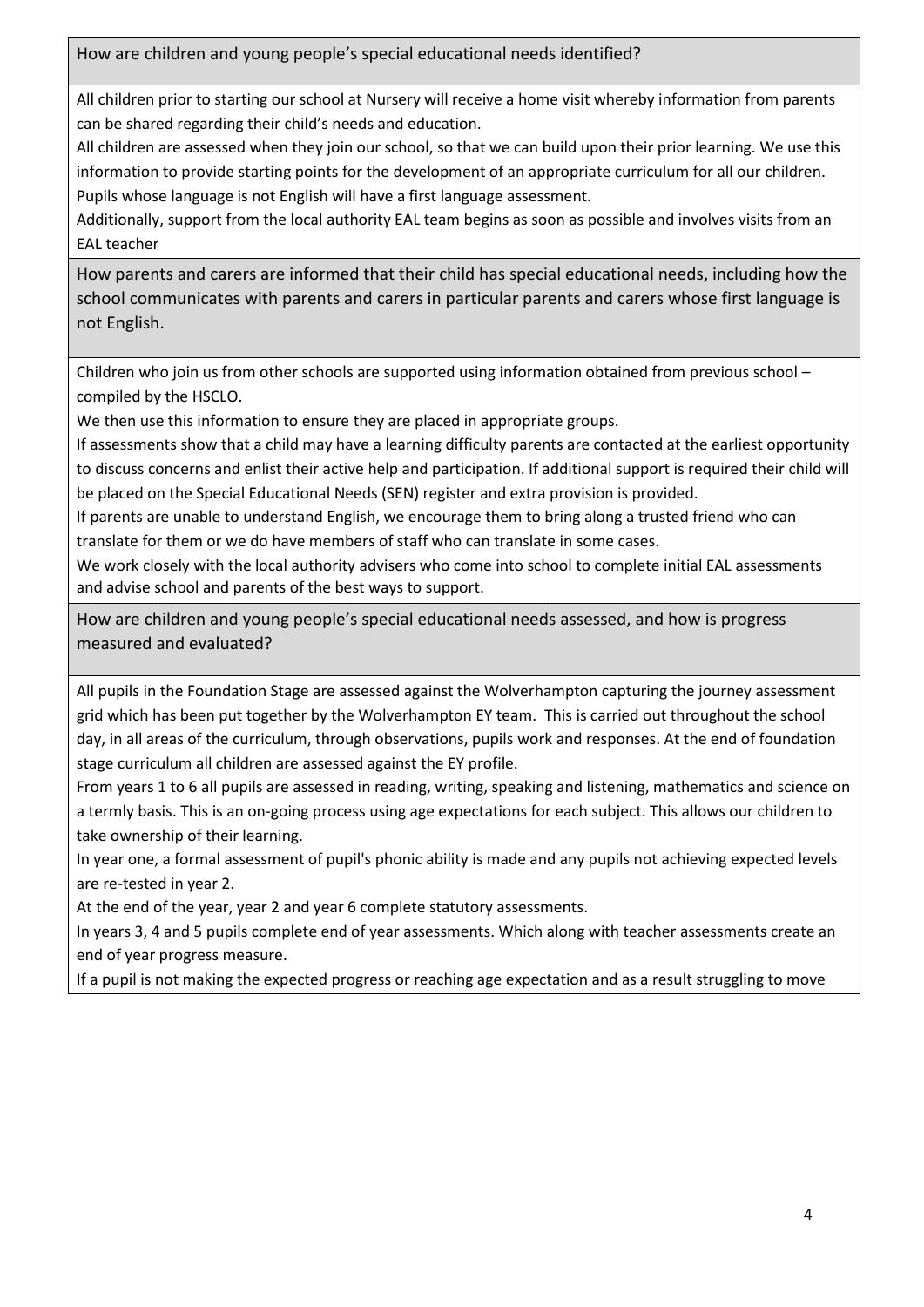onto the next progression level or expectation, then extra support will be provided through intervention sessions.

These pupils are identified through pupil progress meetings between class teacher and phase leaders termly. Children may work with a specialist intervention teacher.

Voluntary Reading Helpers listen to identified children at least twice a week.

Interventions are carried out by both teachers and our learning support assistants. Interventions happen throughout the day, some interventions take place within the classroom, and some interventions involve children working in small groups outside the classroom in designated intervention rooms/areas.

Interventions are monitored, measured and evaluated on their impact on individual children. If a child is making progress this will be evident in their individual books. If a child receiving an intervention is not making progress, the intervention/target will be changed in order to suit the needs of that young person.

Intervention planning is used to set and monitor targets for those children who have been identified as needing extra support. Children are placed on intervention planning with specific targets; these are assessed on a termly basis.

In addition, pupils who require further SEN support are also assessed against their Individual targets. Targets are reviewed and set on a half termly basis and break down their learning into smaller steps, allowing key concepts to be re-visited on a regular basis. All pupils on the SEND register receive support for their areas of need.

How are children and young people's special educational needs monitored and reviewed?

All Staff are familiar with SEN Support planning and intervention planning. Teachers, SENDCo and external agencies collaboratively set targets for all pupils in their class or group and are involved in teaching pupils to enable them to achieve their targets. When a pupil can do this independently on a number of occasions a new target is set.

Review sheets are a working document and monitored on a termly basis. These are shared with parents by the teacher at a parents evening at the beginning of each term.

It is the role of the SENDCO to ensure that School Support Plans and intervention planning are completed.

These are monitored and moderated on a termly basis. The SENDCO looks to ensure that the targets set are specific, measurable, achievable, relevant and time bound.

Parents are invited into school at the beginning of each term to review old targets and discuss and set new ones.

The SENDCO is a port of call for parents wishing to discuss their child's needs and progress.

How are the needs children and young people provided for (level of impact / of support)?

Pupil's specific areas of need are supported through interventions e.g. small group withdrawal sessions, LEXIA Reading Programme, writing and maths, Precision Teaching, Cool Kids and Cool Characters Programme. Targets are set prior to intervention and progress and achievement is monitored throughout.

All interventions planned and delivered across the school are recorded on an 'Intervention plan' either class based, specific intervention based or an individual pupil basis. Progress is monitored throughout the interventions and the impact of the intervention is evaluated.

How are parents/carers involved and how can they support their child?

Parents are informed of interventions their child is receiving.

If the child is on the SEND register, parents are informed and a signature is required to say we have the parents support.

During the review session with parents/carers, teachers will give a copy of the School Support Plan which outlines strategies to support their child and will give suggestions of extra activities they can do at home. Homework is set on a weekly basis for literacy and numeracy and is specific to the pupil's current achievement.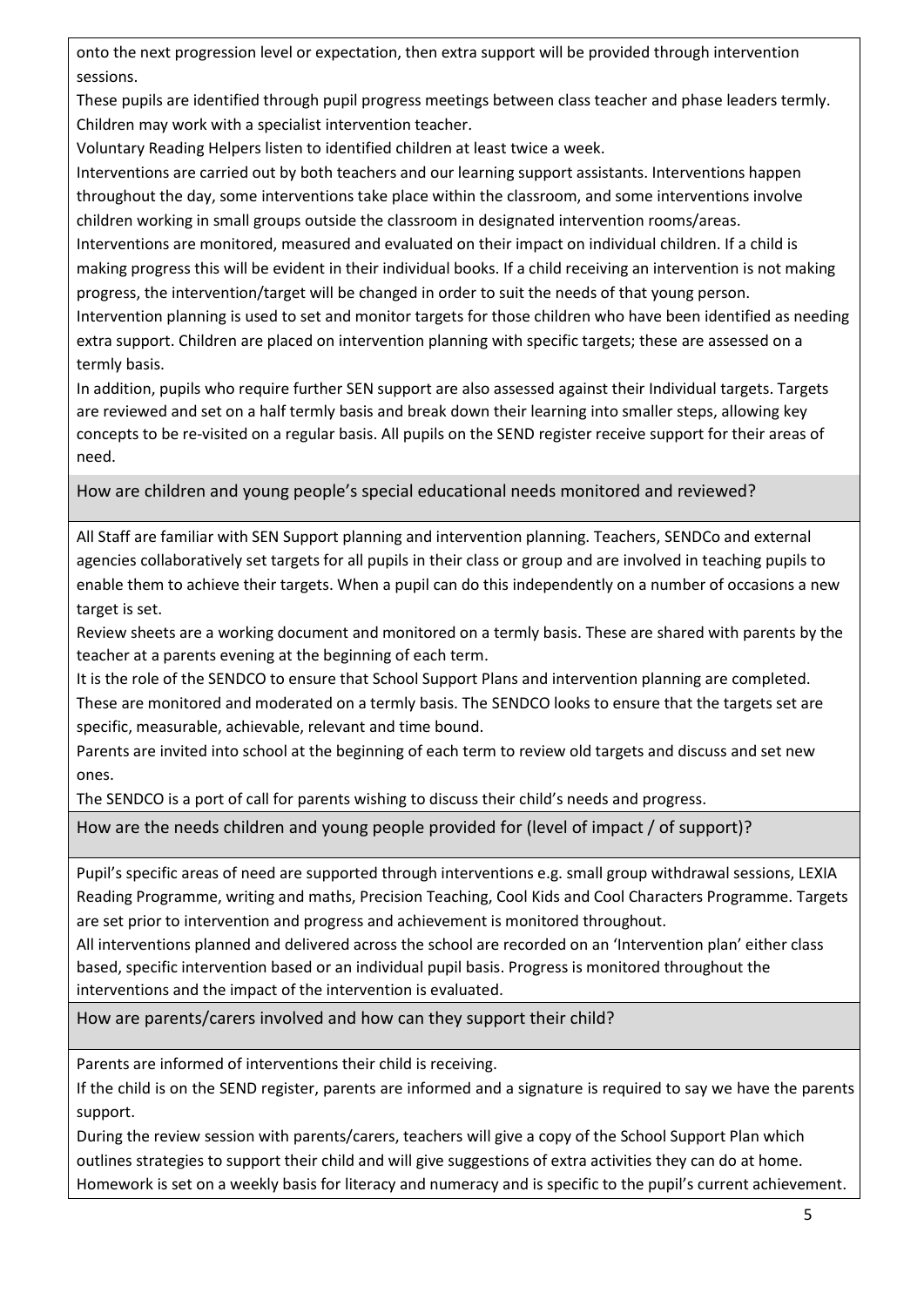Reading books are sent home weekly and parents/carers are encouraged to make comments about their child. For parents and carers in EY, KS1 and KS2 we encourage parents to check and sign their home school reading record. Take home tasks are set on a termly basis (at least), with a wide range of suggestions to support all areas of the curriculum.

On-line activities are available such as, Maths Gym, Purple Mash and Bug Club and our school website; pupils are given their own passwords.

Throughout the year we offer a range of workshops for parent/carers to allow them to gain an understanding of the curriculum and ideas of how to support their child at home.

Class teachers are available to parents/carers on a daily basis, at end of the school day. Appointments for further discussion will be made if needed.

Parents/carers evenings are held on a termly basis.

Informal meetings for parents/carers of pupils with SEN to update on any changes in provision, to discuss strategies and activities to support their child at home with their targets and to voice any concerns they may have.

Names, roles, telephone numbers of key contacts within the school (SEND, Inclusion Manager etc.)

All staff can be contacted on the school number: 01902 558 950

SEND: Mrs S Abley

Attendance Officer: Yvette Williams

Head Teacher: Mrs Z Rollinson

#### **1) Curriculum Access**

Details of the school curriculum offer. Including curriculum provision, mapping of provision and differentiation.

For information regarding the curriculum please visit the school website: [https://www.lanesfieldprimary.co.uk](https://www.lanesfieldprimary.co.uk/)

How is the curriculum organised and made accessible to all, including organisation of teaching groups?

A copy of the Curriculum Policy is available on the school website.

Numeracy lessons are taught in achievement groups across the school and enable staff to direct their teaching to a specific level and need.

EYFS and KS1 differentiate their Read Write Inc. groups so staff can direct their teaching to a specific level and need.

All other areas of the curriculum are taught through skills sessions. These sessions are differentiated appropriately

Details of Governor involvement in terms of curriculum provision, including name of SEN Governor, parent/carer Governor, Link Governor.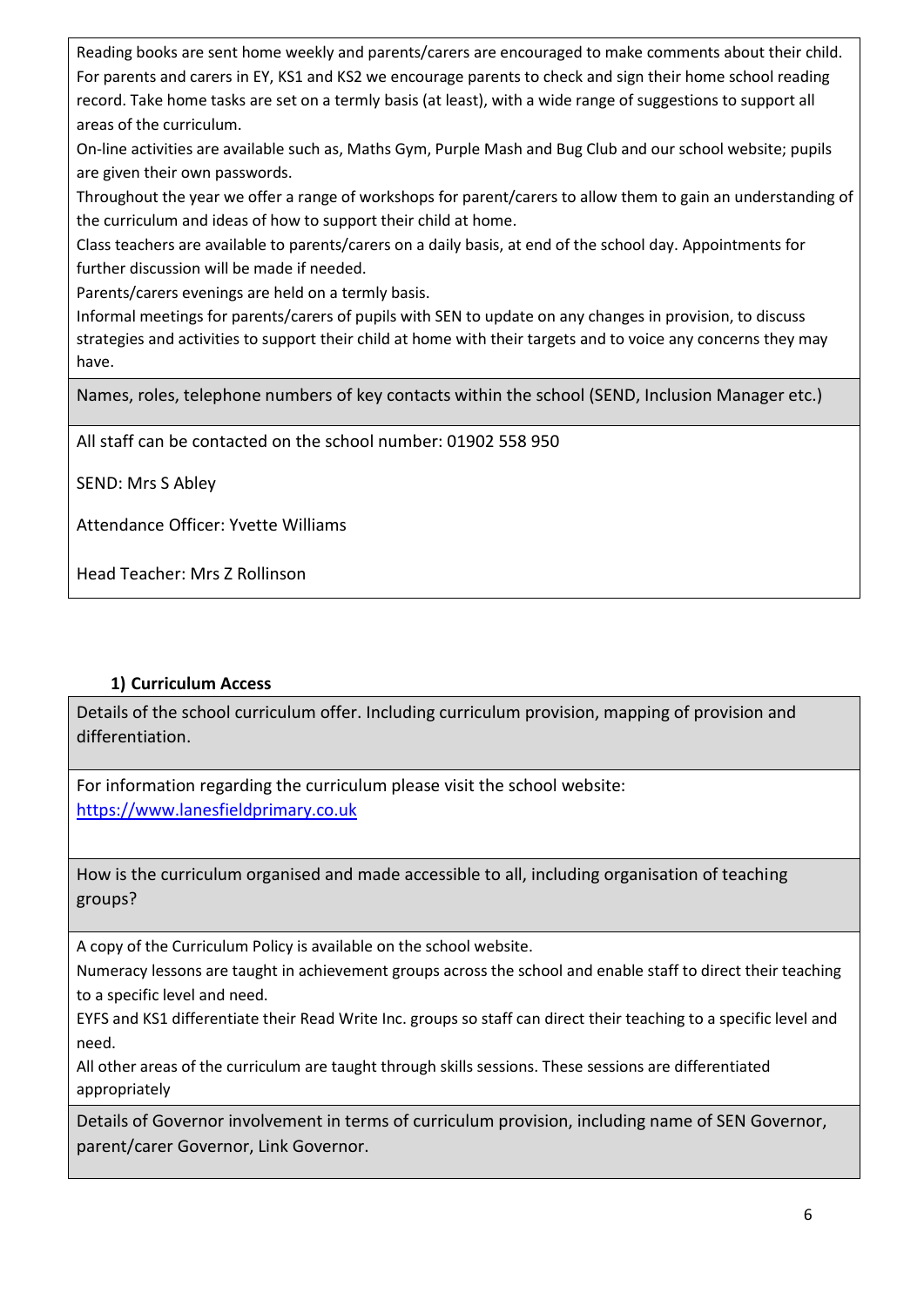| SEND Governor: Mrs Langhorn                   |
|-----------------------------------------------|
| Safe Guarding + child protection: Mrs Budding |
| Attendance: Mrs Davidson                      |
| Behaviour: Mrs Rollinson                      |
| Parent/Carer Governor: Mrs Cooney / Mrs Basra |
|                                               |

Details of staff expertise and professional development/training of staff.

SENDco keeps updated on a regular basis through Network meetings and training. This information is then shared/delivered to all staff during Staff Meetings.

All new members of staff receive in-house training with regards to SEN Policy and procedures.

Cool Kids Training: Mrs Sohal, Miss Preston, Mrs Greenway, Miss Khanna

ELKLAN training (2 day overview): Mrs Whitehouse, Mrs Sohal

Precision Teaching: Mrs Cunneen, Miss Preston, Ms CC

Dyslexia Training: Support staff

National Award for Special Educational Needs – Mrs S Abley

What types of special educational needs are made provision for?

Provisions are made for any pupils regardless of their needs in order for them to access the full curriculum. These include mild/moderate learning difficulties, hearing impairment, behaviour, dyslexia and dyspraxia. Changes to our school building have made us more accessible for pupils with physical needs and wheelchair users.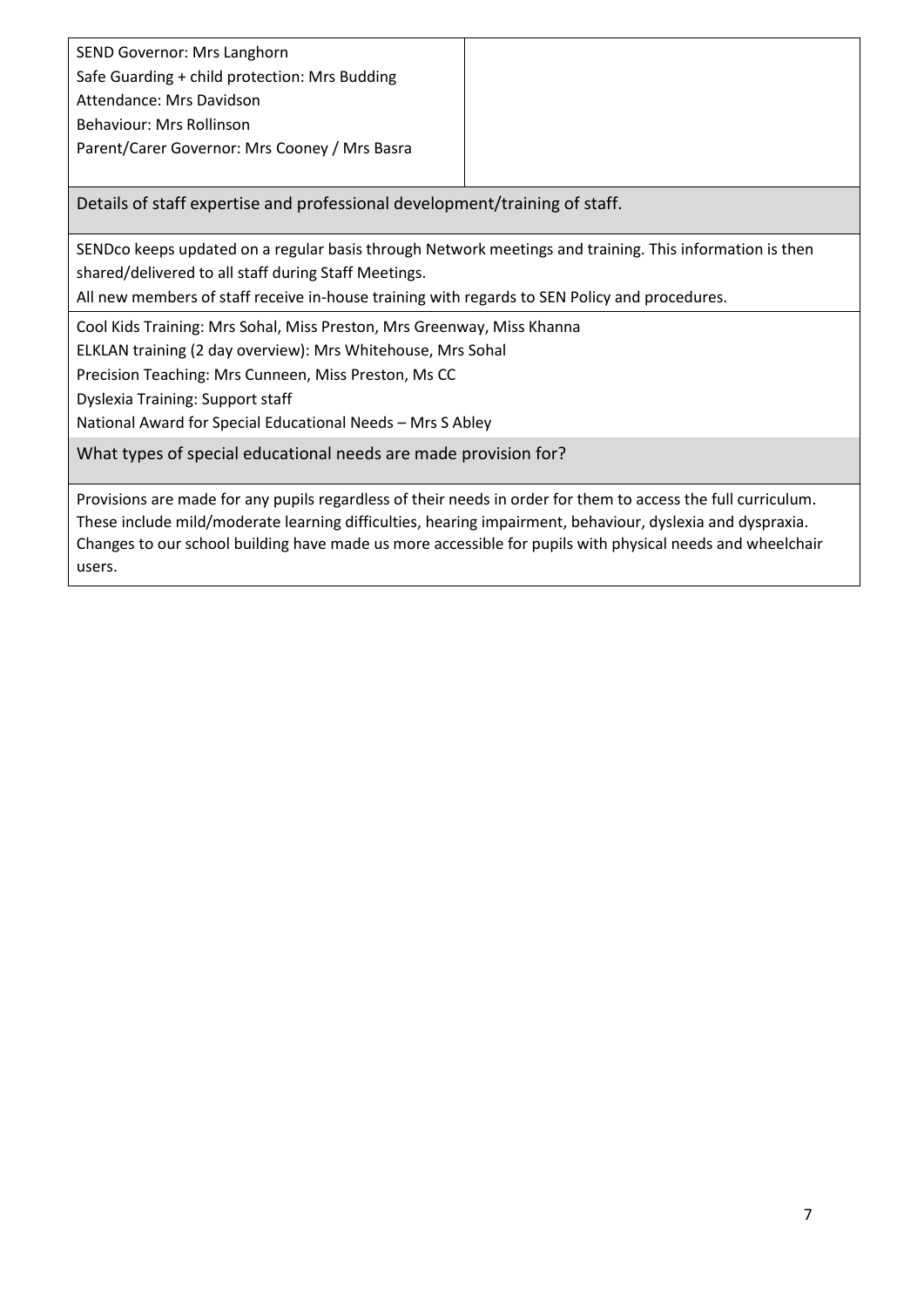## **2) Grouping and Pastoral Care**

3) What support mechanisms are in place and how are groups planned, including what social support is available i.e. mentoring, pastoral support system?

Class teachers are responsible for the pastoral care of their pupils. They will raise any concerns with the SENDCO or the Home School Community liaison officer who will then make appropriate referrals or organise appropriate support.

In addition to support given by staff, we encourage peer support through our buddying systems and our school council.

The school has a strong relationship with Believe 2 Achieve and access counselling, mentoring and 'social play' sessions.

How do parents and carers/ children and young people raise any concerns they may have about progress, or request for additional support?

Class teachers are available to parents/carers on a daily basis, both at the end of the school day. Appointments for further discussion will be made if needed.

School evaluation forms are sent out on a yearly basis and any issues or suggestions made by parents/carers feed into the School Improvement Plan for the following year.

Class newsletters detail the curriculum for that term; these include key dates and staff members. These are given out on a termly basis.

What details are there for pupils/students to have a voice?

Each year group elect two members to represent them on the School Council. Meetings are held on a weekly basis to discuss suggestions, concerns and successes that have been raised through the week. Every year group have their own webpage on the School Learning Platform in which they can add to discussions, upload their work and pictures and raise any concerns or suggestions.

All pupils on the SEND register are involved in the setting of their targets. They are given the opportunity to discuss their progress and identify areas where they feel they need support. They are then asked to sign their School Support Plans in response to this.

What are details of strategies that are available to support regular attendance, including what support is available?

First day contact is made by phone if a child is not in school. If no contact is made by the second or third day a home visit is made.

Every term pupils with under 90% attendance are identified and receive a letter from the Head teacher. If attendance issues continue, parents/carers are invited to discuss issues and a Parenting Contract is put in place with support e.g. phone calls, discussions with the pupil.

Attendance Officer meets fortnightly with Educational Welfare Officer (EWO) to discuss all pupils under 92%. Best attendance is awarded on a weekly basis. The class who wins will receive our attendance teddies.

Certificates are given to any children who receive 100% attendances in a half, or full term.

At the end of the year we have a celebration assembly where we award children with 100% attendance for the whole year with a special prize.

Also at the end of the year, a medal is given to pupils who have maintained 100% attendance. The EWO Officer also gives out rewards for most improved attendance.

What strategies are available to support good behaviour, including what support is available?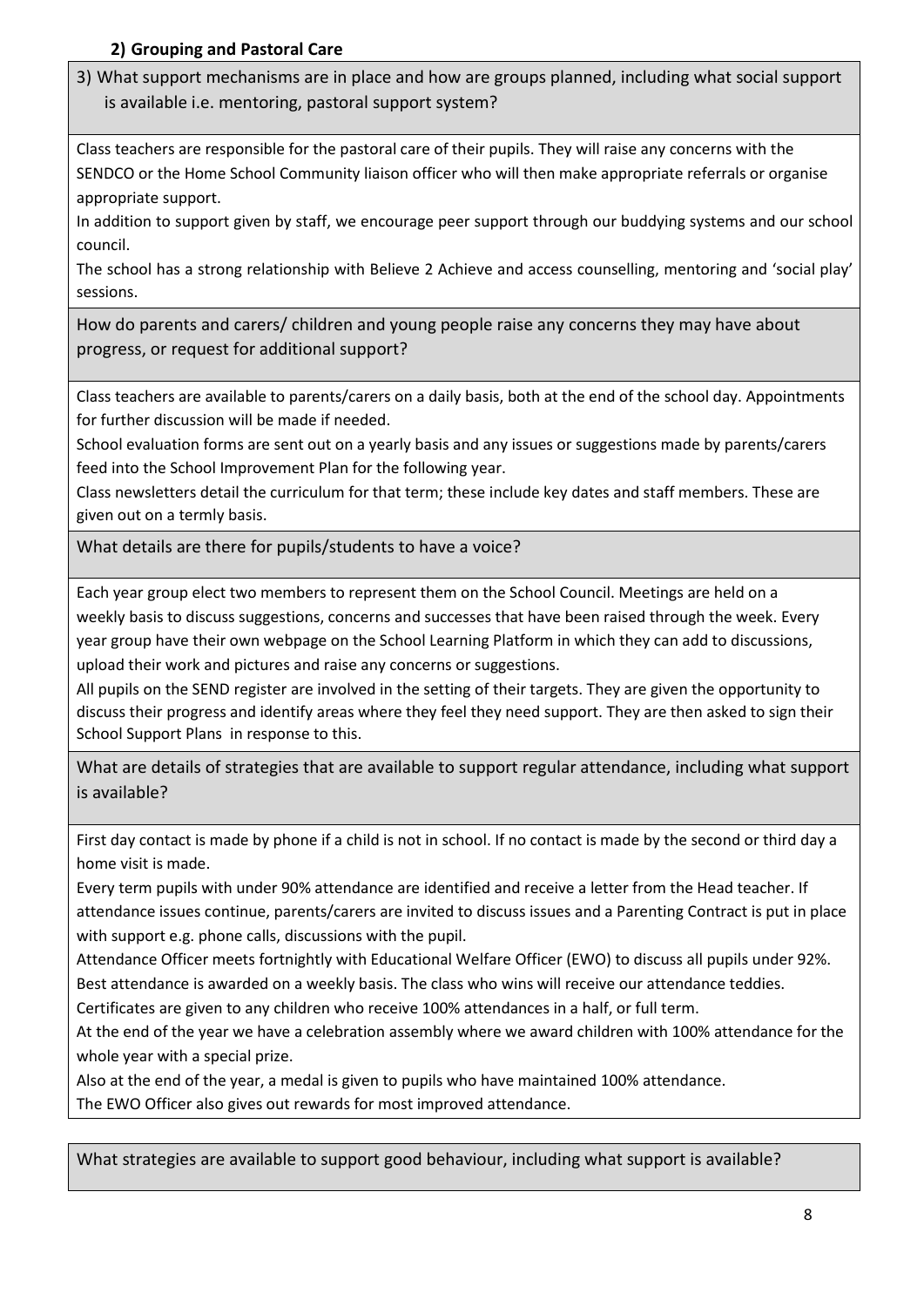A copy of the Schools Behaviour and Discipline Policy is available on the school website. Reflective behaviour.

The School Curriculum and out of school activities are fully inclusive and accessible to all. Arrangements for pupils with SEN are made as required.

Trips out or visitors in are organised termly and link with the year group topic. All pupils are expected to attend and additional support is organised if needed.

Pupils with SEN have full access to the after school clubs on offer and parents/carers need to specify which clubs their child would like to attend at the beginning of each term.

See also Equal Opportunities Policy.

What transition procedures and arrangements take place in school including moving into school and moving on from school? Also how does the school prepare young people for adulthood/ independent living?

Nursery – For all pupils joining nursery home visits are carried out and parents/ pupils seen in their own environment.

Nursery have close links to the under threes nursery provision also.

At the end of the year our Nursery children 'graduate' ready to move on to Reception. Once children in nursery are settled and ready, where possible they work as a unit with the pupils free flowing into nursery and foundation classrooms.

For parents whose children are starting reception, a transition meeting is held in the summer term by the reception team.

For parents whose children are in reception, a transition meeting is held in the summer term by the KS1 coordinator.

KS2 coordinator holds a transition meeting for year 2 parents whose children are moving from Year 2 to Year 3.

EYFS coordinator and KS1 coordinator implement a transition plan so that Early years children can meet and work with KS1 teachers.

Transition meetings are held in the Autumn Term of year 6 to inform parents/carers of Secondary School Provision.

Education Health Care Plan SEN pupils will discuss the options of Secondary School at their Annual review which is held during the Summer term of year 5.

Visits to prospective new schools are arranged with the HSCLO.

All new pupils have a full induction supported by a member of the Senior Leadership Team and the teaching support.

What provision is made for medical and personal care procedures?

Training is delivered with regards to asthma, diabetes, sickle cell, epilepsy, epic pen and any other medical needs related to the pupils in the school.

Many of our staff have received Paediatric First Aid Training.

Pupils requirements with regards to medical care are kept in the first aid box in each classroom so that it is accessible when needed. Parents/carers are required to fill out a medical consent form for any medication needed during the school day.

Pupils with long term medical needs are listed in the First Aid room and a designated member(s) of staff identified. Any medication given is recorded.

Support staff will support pupils in the event of 'personal accident' e.g. wetting or soiling themselves. Parents/carers are informed at the end of the school day. Or by phone call if required.